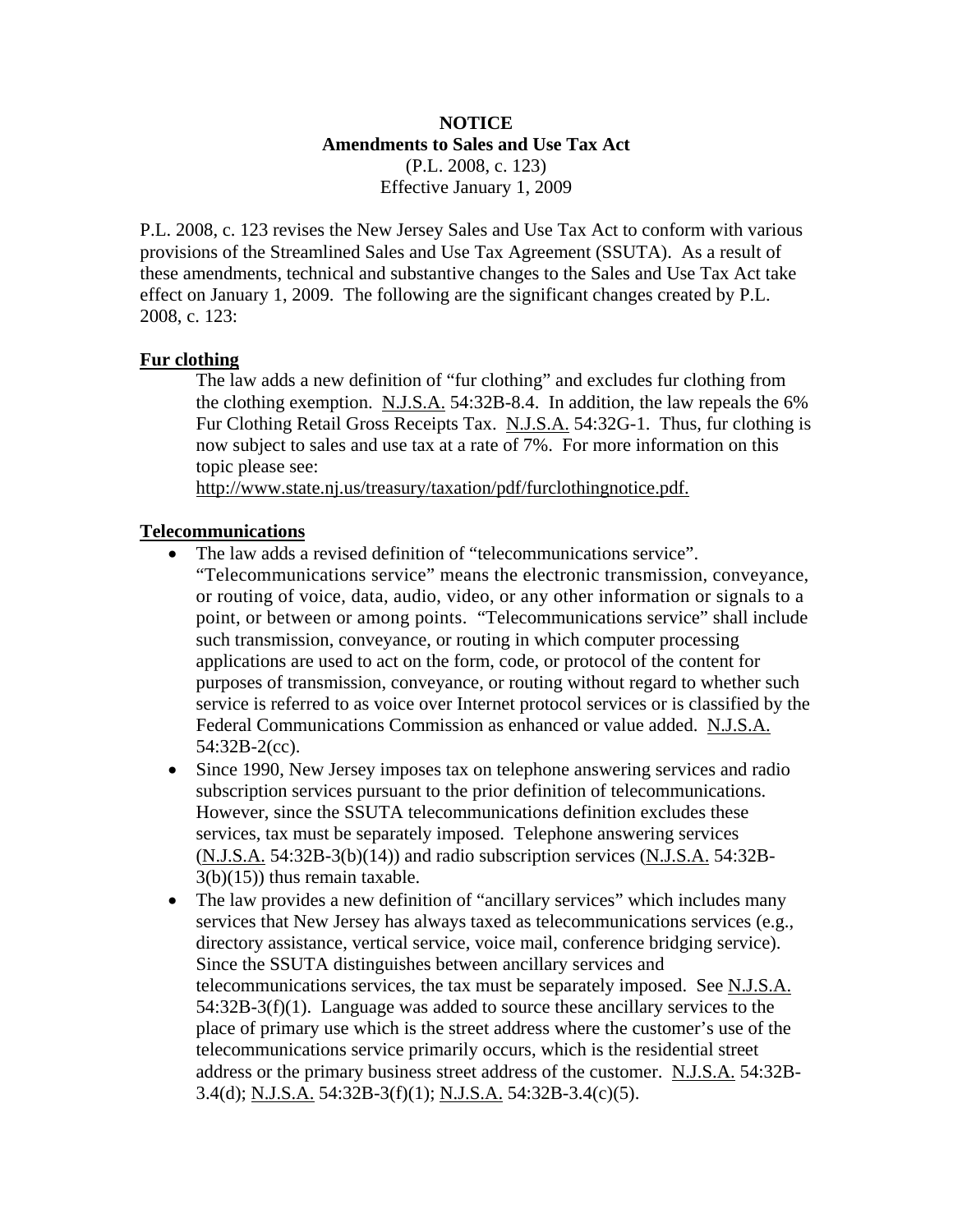- The law provides definitions of "conference bridging service", "detailed telecommunications billing service", "directory assistance", "vertical service", and "voice mail service". N.J.S.A. 54:32B-2(cc). The taxability of these services has not changed.
- The law provides an expanded exemption for all telephone calls paid by inserting coins in a coin operated telecommunications device, rather than only those calls subject to the local calling rate.
- "In house" use of telecommunications services provided by a user or by the user's subsidiary, not in the business of providing telecommunications to the public, was excluded from the prior definition of telecommunications. The SSUTA definition of telecommunications does not provide an exception for "in house" use of telecommunications. Thus in order to retain this treatment, the new law provides a specific exemption for this service.
- The law revises definitions of "intrastate telecommunications", "interstate telecommunications", and "international telecommunications". N.J.S.A. 54:32B-2(dd). This does not result in a change of taxability from previous law.
- The law revises the definition of "pre-paid calling service" N.J.S.A. 54:32B-2(ll); N.J.S.A. 54:32B-3.4(d). This does not result in a change of taxability from previous law.
- The law revises the definition of "mobile telecommunications service" N.J.S.A. 54:32B-2(mm). This does not result in a change of taxability from previous law.
- Resale of telecommunications the law moves the telecommunications resale language from the telecommunications definition to the resale provision. N.J.S.A. 54:32B-2(e)(1). This does not result in a change of taxability from previous law; the resale of telecommunications services for use as a component part of telecommunications services provided to an end-user remains not taxable.

## **Food**

The law eliminates the language that imposed tax on non-liquid soft drinks (e.g., powdered beverage mixes). N.J.S.A. 54:32B-8.2. This is a technical amendment and does not result in a change in taxability of such products. Since October 1, 2005, powdered beverage mixes have been exempt as food ingredients, pursuant to the SSUTA.

#### **Research and development**

The law clarifies that the research and development exemption explicitly includes sales of digital property in the exemption. N.J.S.A. 54:32B-8.14.

## **Recordkeeping**

The law extends the length of time during which sales and use tax records must be maintained from three to four years. N.J.S.A. 54:32B-16. This is a technical revision since records are currently required to be kept for four years, which is the statute of limitations for sales tax.

#### **Definition of "sales price"**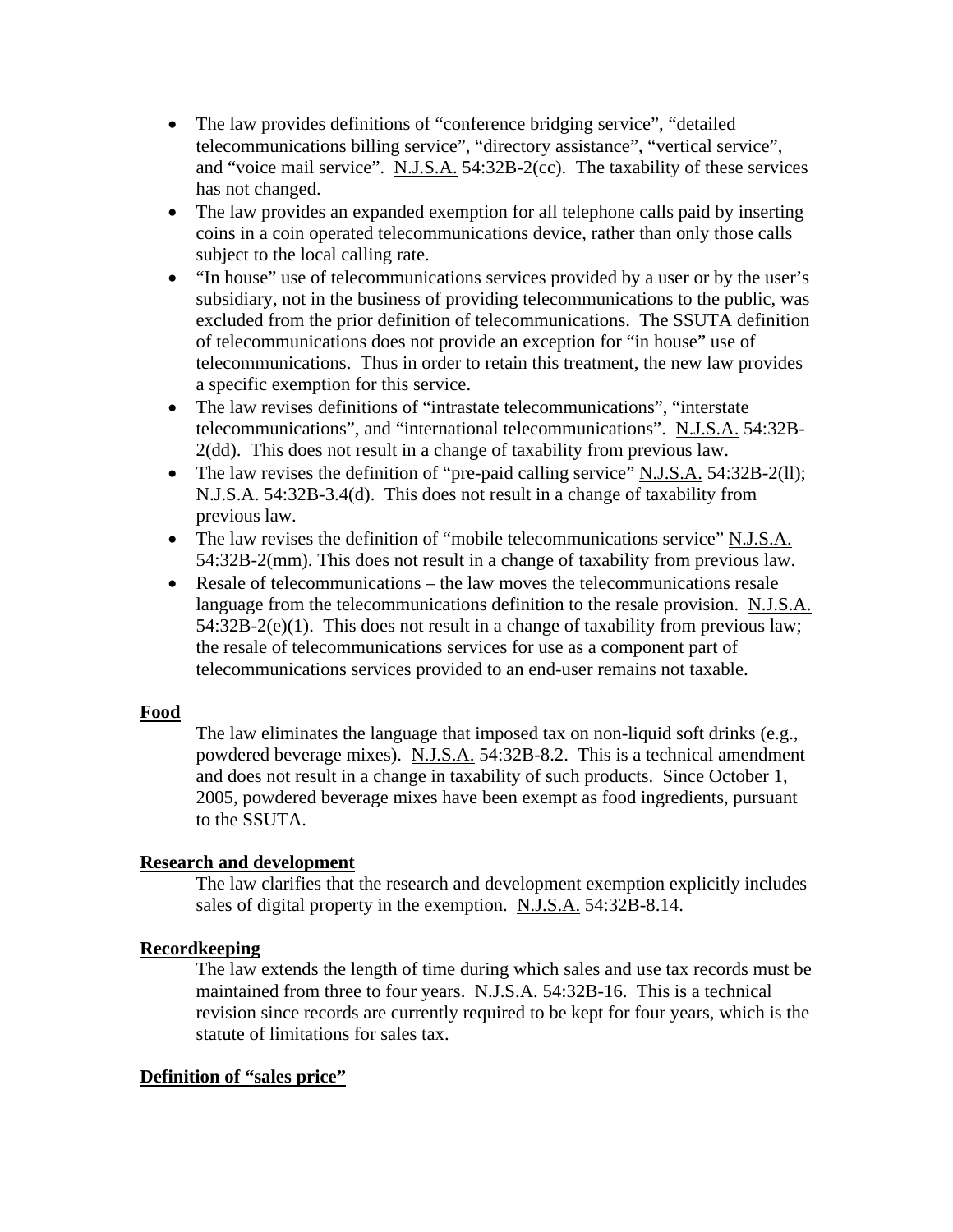- The law adds language in the definition of "sales price" which sets forth the specific criteria to be met in order for third party consideration received by the seller to be included within the definition of sales price. N.J.S.A. 54:32B- $2(oo)(3)$ .
- The law adopts the SSUTA telecommunications bundled transaction administrative rule for unbundling the taxable and nontaxable components of a sale of mixed telecommunications services that relies on the service provider's internal records. N.J.S.A. 54:32B-2(oo)(4).

## **Definition of "delivery charges"**

The law clarifies that if delivering taxable and non-taxable property, the seller is required to tax the percentage of the delivery charge allocated to the taxable property but is not required to tax the percentage allocated to the exempt property. N.J.S.A. 54:32B-2(rr).

#### **Direct mail**

- The law replaces the term "direct mail" with the term "printed advertising material". This does not result in a change of taxability from prior law because the change is consistent with the Division's application and use of the term since October 1, 2005. The SSUTA definition of "direct mail" was never intended to define a product, but it was erroneously incorporated into New Jersey law as such. This amendment fixes that error. N.J.S.A. 54:32B-3(b(5); N.J.S.A. 54:32B-8.39.
- The law replaces the term "direct mail processing service" with "mail processing" services" for the reason stated above. N.J.S.A. 54:32B-3(b(5); N.J.S.A. 54:32B-8.39.

#### **Medical - mobility enhancing equipment**

The law adds a prescription requirement to the exemption for mobility enhancing equipment. This is intended to clarify that there is no exemption for such equipment when purchased by a medical services provider (e.g., grab bars, wheelchairs, and shower handles are taxable when purchased by a for-profit hospital, doctor's office, etc.). N.J.S.A. 54:32B-8.1.

#### **Relief from liability of tax**

The law amends N.J.S.A. 54:32B-14 to provide situations where a purchaser is not liable for tax, interest, or penalty, such as reliance by a certified service provider on erroneous data provided by the Division and reliance on erroneous data in the Division's taxability matrix. The relief from liability is limited to the erroneous classification of certain terms in the Taxability Matrix.

#### **Multiple points of use (MPU)**

By repealing N.J.S.A. 54:32B-3.2, the law repeals the MPU sourcing provision which was repealed in the SSUTA. Computer software and related services are sourced according to the Streamlined Sales Tax Governing Board's Rules and Procedures (amended June 18, 2008).